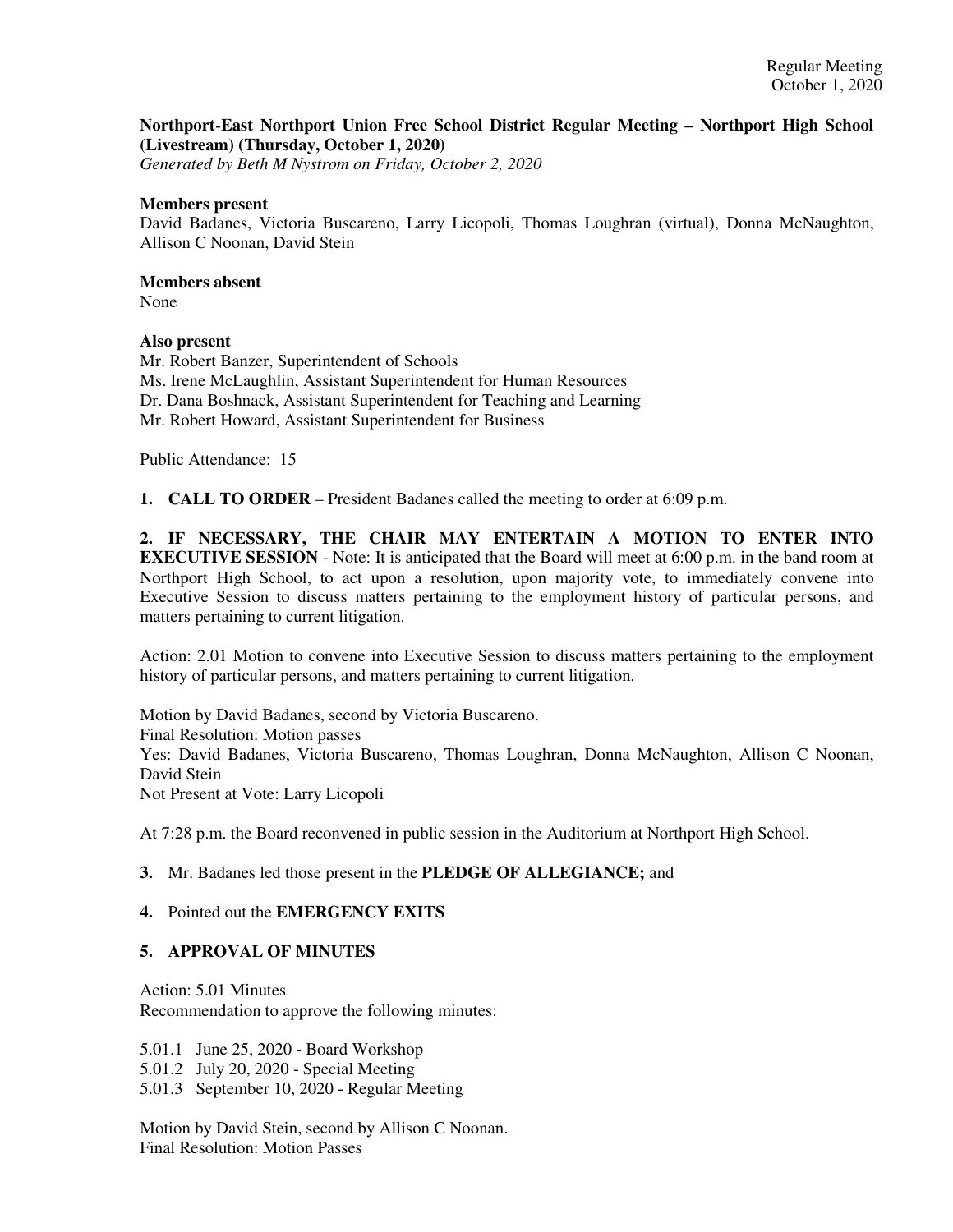Yes: David Badanes, Victoria Buscareno, Larry Licopoli, Thomas Loughran, Donna McNaughton, Allison C Noonan, David Stein

## **6. STUDENT AND STAFF RECOGNITION/ANNOUNCEMENTS FROM THE SUPERINTENDENT OF SCHOOLS**

Superintendent Banzer announced that a plan is being worked on with the coaches to begin intramurals and workouts starting the week of October  $12<sup>th</sup>$ . Mr. Banzer thanked the teachers, staff and Board of Education on bringing back the elementary students five days. A tremendous amount of work and planning went into it. Additionally, they are looking into doing something with the Wednesday virtual days other than doing fully remote.

The Board toured all the buildings according to policy. Mr. Banzer thanked Mr. Lackner, Mr. Moran, the Buildings and Grounds staff and custodians for all their work. Mr. Banzer thanked Mr. Howard who oversees those departments and noted that the commons bathrooms were done in-house which was a tremendous savings to the district.

Several Board Members commended on the exceptional condition of the buildings and the amount of work that was performed in-house as a cost savings to the district.

Trustee Buscareno stated that the Drug and Alcohol Task Force's Color Run will be held virtual this year and encouraged everyone to participate.

## **7. SPECIAL REPORTS**

**8. COMMUNICATIONS** - Please Note: This is the opportunity for persons who had written letters to the Board.

There were no communications to the Board requiring Board action.

**9. PUBLIC COMMENT/PARTICIPATION** - Please Note: Community members are invited to share their questions, comments, or concerns with the School Board. Please email your questions to boe@northport.k12.ny.us by 4:00 p.m. the day of the meeting. When speaking, citizens should state their name and address for the record and limit their presentation to 5 minutes. Where possible, the Board will answer factual questions immediately. A written response may be provided when information is not available. If a response would involve discussion of Board Policy or decisions which might be of interest to citizens not present at the meeting, the Board may place the item on a future meeting agenda.

| Name                       | Comment                                                                                                                                                                                                                                              |
|----------------------------|------------------------------------------------------------------------------------------------------------------------------------------------------------------------------------------------------------------------------------------------------|
| John McCloskey<br>Parent   | Asked what the plan/timeline is to adjust the hybrid leaning plan to return to five<br>days a week live instruction for secondary schools and what the challenges would<br>be with alternating full day live instruction Wednesdays for the cohorts. |
| <b>Christine McCloskey</b> | Asked what the district's plan is for bringing back middle and high school                                                                                                                                                                           |
| Parent                     | students full time.                                                                                                                                                                                                                                  |
| <b>Tracy Bernson</b>       | Asked with the safety regulations and COVID numbers being so low is there a                                                                                                                                                                          |
| Parent                     | date to have the middle and high school students attend five days.                                                                                                                                                                                   |
| Scott Lewis                | Stated that the curve is flat and there is no reason the kids can't go to school five                                                                                                                                                                |
| Parent                     | days. Asked if the district is advocating for the student athletes.                                                                                                                                                                                  |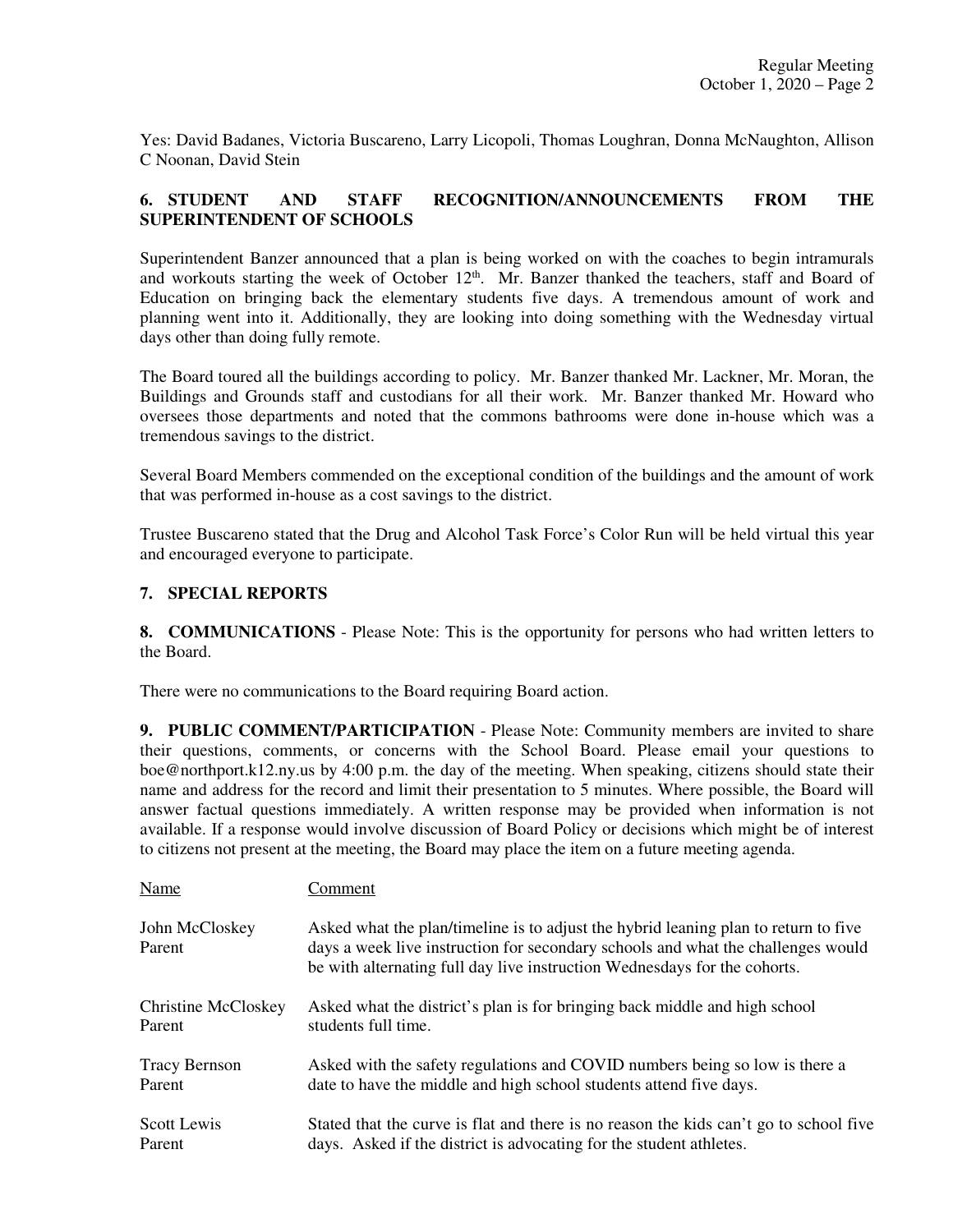| Lisa Cellura<br>Parent         | Read a letter to the Board about her concerns regarding the reopening plan and<br>shortened instructional time. Stated that no cohort is receiving 42 minutes of<br>instruction and on Wednesdays each period is reduced to 25 minutes, the solution<br>to the problem is to have all children in school five days.                                                  |
|--------------------------------|----------------------------------------------------------------------------------------------------------------------------------------------------------------------------------------------------------------------------------------------------------------------------------------------------------------------------------------------------------------------|
| Irene Lenna<br>Parent          | Stated that children are not getting what they deserve, what they need to succeed,<br>and they are floundering. They need to be in school and move to five days as soon<br>as possible. Stated there is an astounding amount of teen depression in the<br>community.                                                                                                 |
| <b>Brett DeMarco</b><br>Parent | Stated that the students are dealing with a lot of mental anguish. There is no<br>reason Wednesday has to be a fully remote day. COVID does not affect 99.9% of<br>children.                                                                                                                                                                                         |
| Malaina Bell<br>Parent         | Asked if there is a plan to get the students back five days or at least alternating<br>Wednesdays. Stated that students are not learning, they teach themselves their<br>assignments and it is detrimental to them. Asked why there isn't live learning and<br>why some teachers are teaching live and others just put up the assignment.                            |
| Nicole Raganella<br>Parent     | Stated that live instruction needs to be done and asked that the plan be re<br>evaluated and look at other school's plans. Stated that the kids are suffering.                                                                                                                                                                                                       |
| Denise Schwartz<br>Parent      | Stated that she was disappointed with the plan and assumed the district was going<br>to get all students back five days a week. Kids are roaming around and have<br>nothing to do. There should be sports and activities. Kids should be in a<br>controlled setting.                                                                                                 |
| Tammie Topel<br>Resident       | Stated that there are issues with special education. IEPs are not being met and<br>communication from the administration is problematic. There needs to be a better<br>plan and noted that private schools are in five days. Stated SEPTA was told<br>parents have to contact the teacher to say the IEP goals are not being met. It<br>should be the teacher's job. |

Mr. Banzer stated that they are looking at doing something with Wednesdays. This is not something that anybody wants and they were given certain guidelines to follow. If you want to compare to other districts you need to carefully look at what full in-person looks like. The district is following the four guiding principals, which are health and safety, instructional choice, communication and flexibility. Mr. Banzer stated that there were no sections of any course eliminated because of COVID. Some of the other districts have limited choices, limited days, and have overflow rooms. This is an unprecedented situation. Mr. Banzer stated they are constantly looking at where we are and where we could be. Five days at the secondary level the way they want it would be very difficult. Mr. Banzer stated that the district has been advocating on behalf of the student athletes. Section XI made the decision to postpone all sports until January. First and foremost is the health and safety of all students and staff.

President Badanes stated that is very troubling to hear that children are depressed and have suicidal thoughts. To believe that anyone trustee doesn't care about the children in the district is 100% false. Maybe there is another district that is doing it better but he trusts Mr. Banzer and his administration that they are doing a very good job.

Vice President Noonan stated that she spent her entire career working with teens and has never seen so much distress. The plan in her district is not perfect. This is difficult for teens to navigate through and mental health is part of the health and safety of all students. Superintendent Banzer is re-evaluating the programs and Mr. Dantuono is beginning extracurricular sports.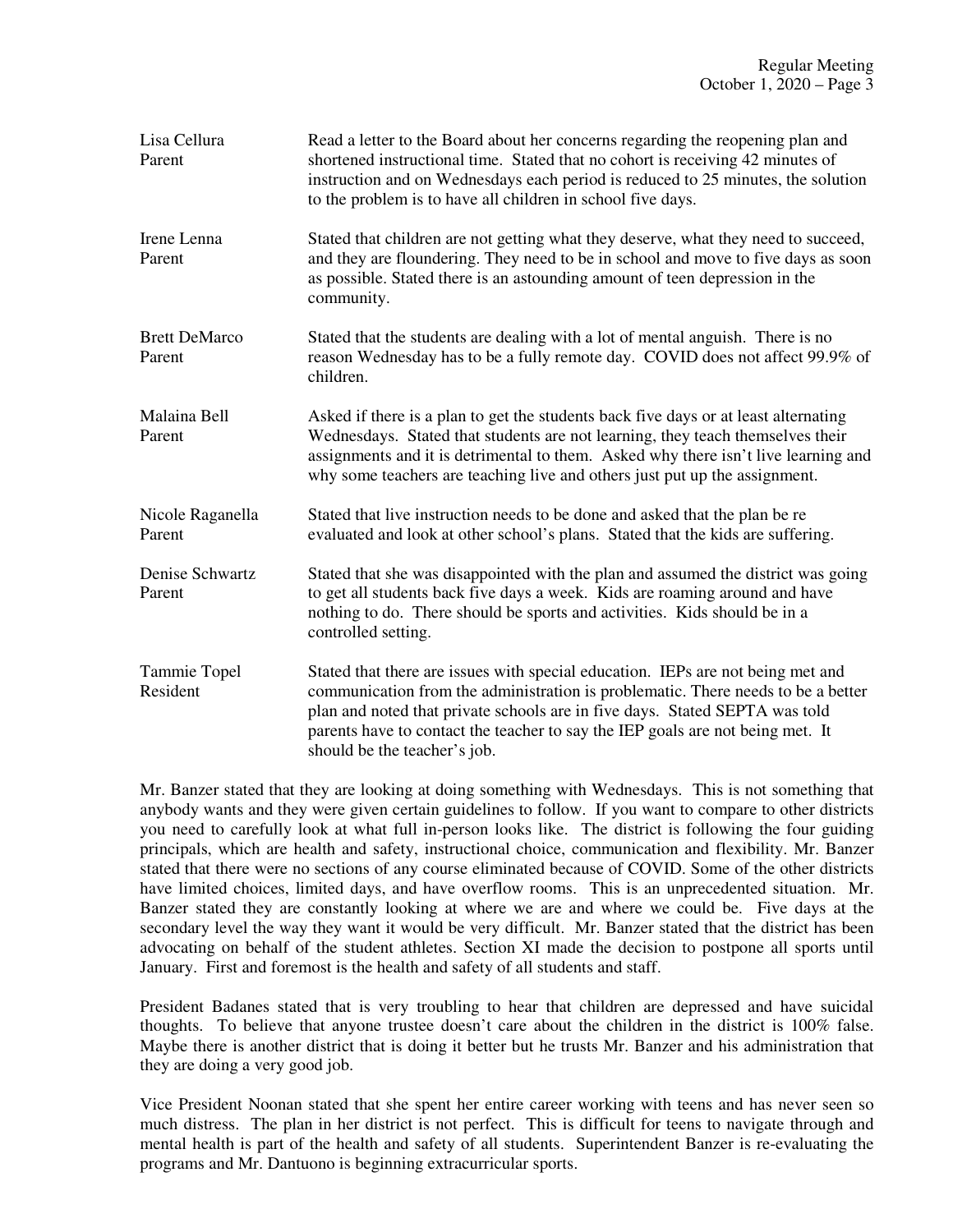Trustee Buscareno stated that she works in a school and it has been horrendous. There is nothing perfect in any district. Ms. Buscareno stated that she spends hours way from family and to say that the trustees don't care is very disturbing.

Trustee McNaughton stated that the Board is very passionate about children. They've heard from parents who want kids in five days and also hear from people who don't, and everything in between. Every detail is being looked at because we want to protect the children.

Trustee Licopoli stated that what they are being asked to do has never been done before. There is no research to support anything that is being done, but they are trying. Decisions are happening daily and they are assessing things as they are doing them. Mr. Licopoli stated that in his district they changed their re-entry plan four times and he is hearing all the same comments, concerns and angst the he is hearing here. Asynchronous and synchronous learning does not work for some kids. They are trying to work out how to make up the difference when the kids come back and how to teach kids and make a difference.

| Jean Tarnowski             | Stated that older kids need to be in school with some sort of normalcy and                                                                                                                                    |
|----------------------------|---------------------------------------------------------------------------------------------------------------------------------------------------------------------------------------------------------------|
| Parent                     | socialization. The plan needs to evolve, changed and kids need to be challenged.                                                                                                                              |
| Denise Schwartz<br>Parent  | Stated that you can't make up for what kids are losing and they need to be in<br>school. The parents should know what phases would be instead of just talking<br>about it.                                    |
| Nicole Raganella<br>Parent | Stated that if you look at the reopening plan of any other district there are nuances<br>that we can apply to ours. She understands about regulations but there is a better<br>way to do it and do it safely. |
| Tammie Topel               | Asked if it would be possible to put a question in the survey about if students want                                                                                                                          |
| Resident                   | to go to school five days or stay virtual.                                                                                                                                                                    |

## **10. SUPERINTENDENT'S REPORT, GENERAL - FOR BOARD ACTION**

Action: 10.01 Personnel Actions Report Recommendation to approve the attached Personnel Actions Report.

President Badanes announced the retirement of Scott William, Custodial Worker I.

Motion by Allison C Noonan, second by David Badanes. Final Resolution: Motion Passes Yes: David Badanes, Victoria Buscareno, Larry Licopoli, Thomas Loughran, Donna McNaughton, Allison C Noonan, David Stein

Action: 10.02 Schedule J - Committee on Special Education Recommendation to approve Schedule J - Committee on Special Education

Motion by Allison C Noonan, second by David Badanes. Final Resolution: Motion Passes Yes: David Badanes, Victoria Buscareno, Larry Licopoli, Thomas Loughran, Donna McNaughton, Allison C Noonan, David Stein

Action: 10.03 Committee on Preschool Special Education (CPSE), Committee on Special Education (CSE), Sub-Committee on Special Education (SCSE), 504 Committee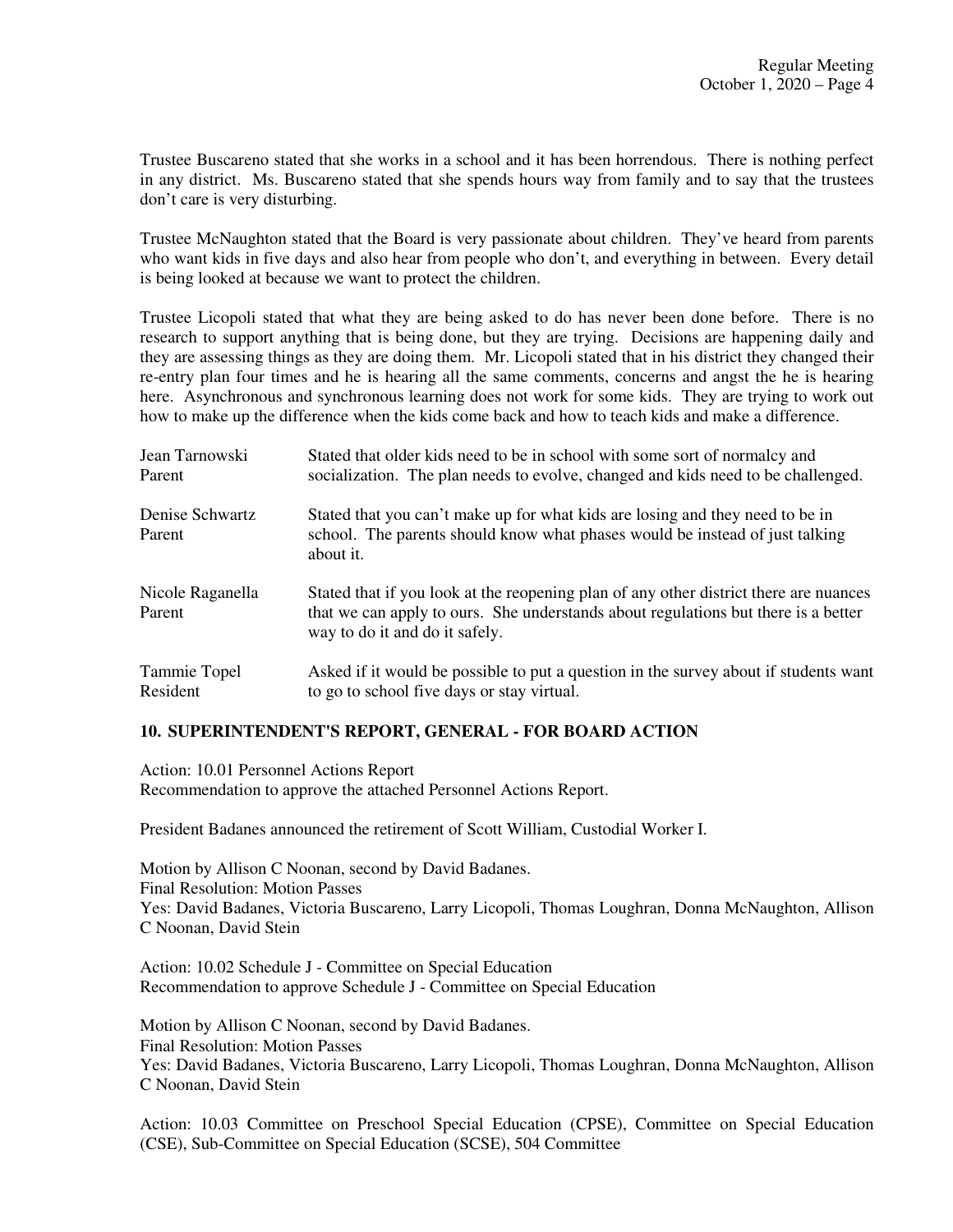Recommendation to appoint the following staff members to serve as chairpersons for the Committee on Preschool Special Education (CPSE), Committee on Special Education (CSE), Sub-Committee on Special Education (SCSE), and 504 Committee meetings during the 2020-2021 school year:

Jennifer Sutherland Martha White Jaclyn Wolferd

Motion by Allison C Noonan, second by David Badanes. Final Resolution: Motion Passes Yes: David Badanes, Victoria Buscareno, Larry Licopoli, Thomas Loughran, Donna McNaughton, Allison C Noonan, David Stein

## **11. SUPERINTENDENT'S REPORT, FINANCIAL - FOR BOARD ACTION**

Action: 11.01 Michael C. Kauffman Memorial Scholarship Fund Recommendation to approve the following resolution:

 "RESOLVED, that the Board of Education accept the donation of \$25.00 from Jon Gregurich toward the Michael C. Kauffman Memorial Scholarship Fund"

Motion by Victoria Buscareno, second by David Stein. Final Resolution: Motion Passes Yes: David Badanes, Victoria Buscareno, Larry Licopoli, Thomas Loughran, Donna McNaughton, Allison C Noonan, David Stein

Action: 11.02 Western Suffolk BOCES Final AS-7 Report Recommendation to approve the Western Suffolk BOCES Final AS-7 Report for 2019-2020

Motion by Victoria Buscareno, second by David Stein. Final Resolution: Motion Passes Yes: David Badanes, Victoria Buscareno, Larry Licopoli, Thomas Loughran, Donna McNaughton, Allison C Noonan, David Stein

Action: 11.03 Harmony Heights Recommendation to approve a 2020-2021 Agreement for Receipt of IDEA Flow-Through Funding Allocations between the Northport-East Northport Union Free School District and Harmony Heights

Motion by Victoria Buscareno, second by David Stein. Final Resolution: Motion Passes Yes: David Badanes, Victoria Buscareno, Larry Licopoli, Thomas Loughran, Donna McNaughton, Allison C Noonan, David Stein

Action: 11.04 Anderson Center for Autism Recommendation to approve a 2020-2021 Agreement between the Northport-East Northport Union Free School District and Anderson Center for Autism for education of handicapped children (Spec. Ed.)

Motion by Victoria Buscareno, second by David Stein. Final Resolution: Motion Passes Yes: David Badanes, Victoria Buscareno, Larry Licopoli, Thomas Loughran, Donna McNaughton, Allison C Noonan, David Stein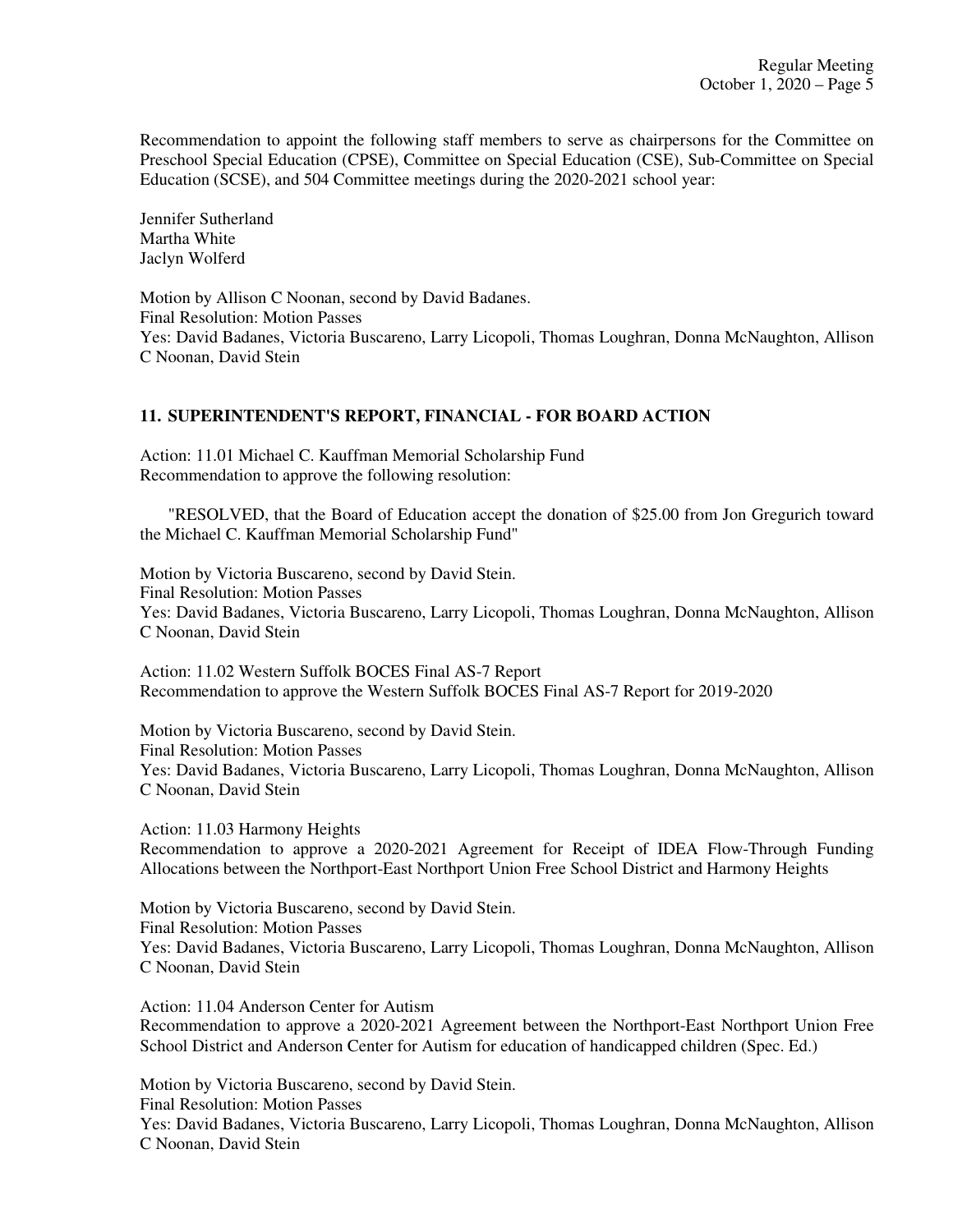Action: 11.05 Developmental Disabilities Institute

Recommendation to approve a 2020-2021 Agreement for Receipt of IDEA Flow-Through Funding Allocations between the Northport-East Northport Union Free School District and Developmental Disabilities Institute (Spec. Ed.)

Motion by Victoria Buscareno, second by David Stein. Final Resolution: Motion Passes Yes: David Badanes, Victoria Buscareno, Larry Licopoli, Thomas Loughran, Donna McNaughton, Allison C Noonan, David Stein

Action: 11.06 Kidz Therapy Services, PLLC

Recommendation to approve a 2020-2021 Agreement for Receipt of IDEA Flow-Through Funding Allocations between the Northport-East Northport Union Free School District and Kidz Therapy Services, PLLC (Spec. Ed.)

Motion by Victoria Buscareno, second by David Stein. Final Resolution: Motion Passes

Yes: David Badanes, Victoria Buscareno, Larry Licopoli, Thomas Loughran, Donna McNaughton, Allison C Noonan, David Stein

Action: 11.07 Alternatives for Children

Recommendation to approve a 2020-2021 Agreement for Receipt of IDEA Flow-Through Funding Allocations between the Northport-East Northport Union Free School District and Alternatives for Children (Spec. Ed.)

Motion by Victoria Buscareno, second by David Stein.

Final Resolution: Motion Passes

Yes: David Badanes, Victoria Buscareno, Larry Licopoli, Thomas Loughran, Donna McNaughton, Allison C Noonan, David Stein

Action: 11.08 Anderson Center Consulting

Recommendation to approve a 2020-2021 Agreement between the Northport-East Northport Union Free School District and Anderson Center Consulting for IEP related services (Spec. Ed.)

Motion by Victoria Buscareno, second by David Stein. Final Resolution: Motion Passes Yes: David Badanes, Victoria Buscareno, Larry Licopoli, Thomas Loughran, Donna McNaughton, Allison C Noonan, David Stein

Action: 11.09 Milestones in Home Care, Inc. Recommendation to approve a 2020-2021 Agreement between the Northport-East Northport Union Free School District and Milestones in Home Care, Inc. for skilled nursing staff services (Spec. Ed.)

Motion by Victoria Buscareno, second by David Stein. Final Resolution: Motion Passes Yes: David Badanes, Victoria Buscareno, Larry Licopoli, Thomas Loughran, Donna McNaughton, Allison C Noonan, David Stein

Action: 11.10 The Hagedorn Little Village School Recommendation to approve a 2020-2021 Agreement between the Northport-East Northport Union Free School District and The Hagedorn Little Village School for education of handicapped children (Spec. Ed.)

Motion by Victoria Buscareno, second by David Stein.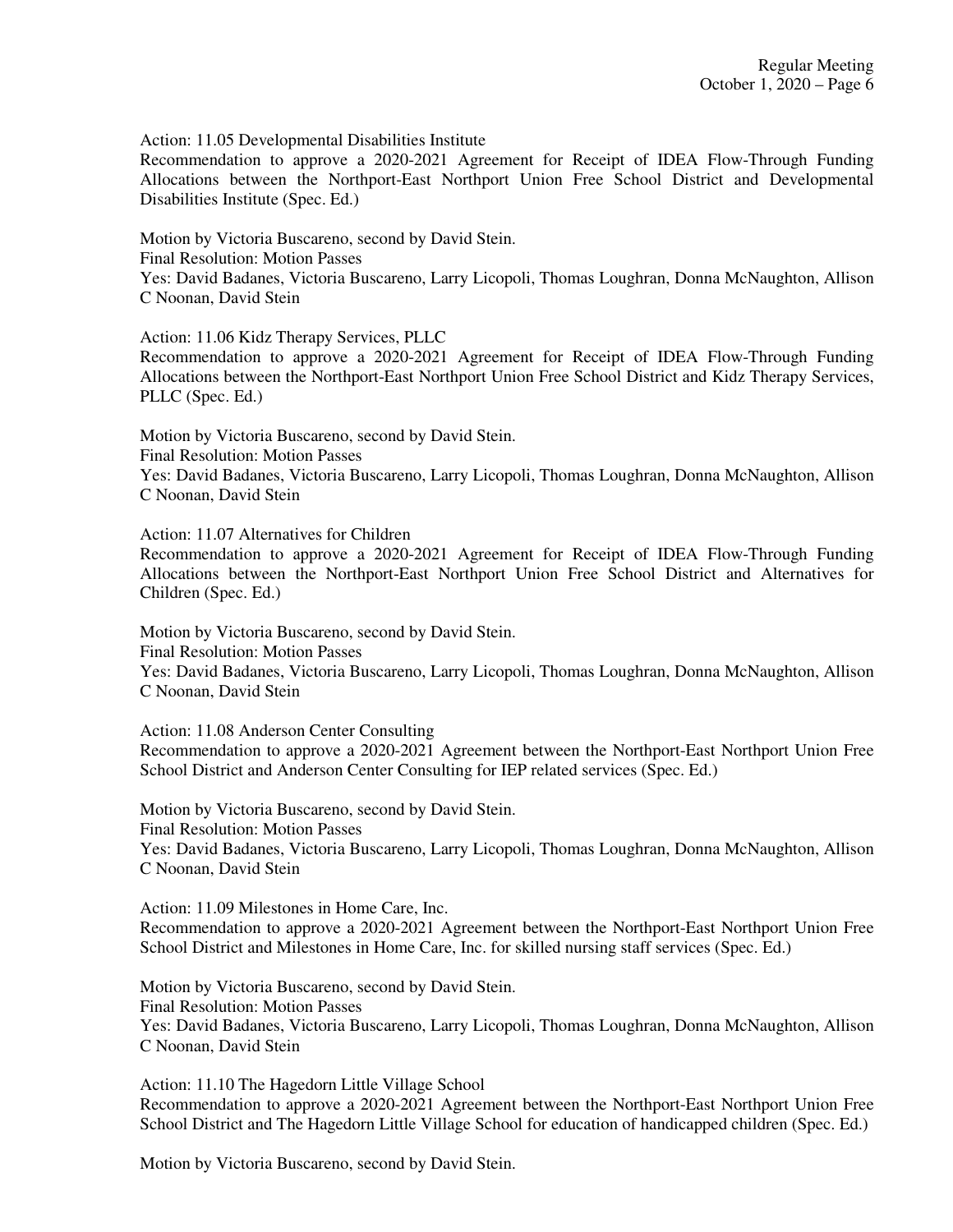Final Resolution: Motion Passes

Yes: David Badanes, Victoria Buscareno, Larry Licopoli, Thomas Loughran, Donna McNaughton, Allison C Noonan, David Stein

Action: 11.11 Henry Viscardi School

Recommendation to approve a 2020-2021 Agreement for Receipt of IDEA Flow-Through Funding Allocations between the Northport-East Northport Union Free School District and Henry Viscardi School (Spec. Ed.)

Motion by Victoria Buscareno, second by David Stein. Final Resolution: Motion Passes Yes: David Badanes, Victoria Buscareno, Larry Licopoli, Thomas Loughran, Donna McNaughton, Allison C Noonan, David Stein

Action: 11.12 The Long Island Home d/b/a South Oaks Hospital Recommendation to approve a 2020-2021 Consulting Services Agreement between the Northport-East Northport Union Free School District and The Long Island Home d/b/a South Oaks Hospital for a School to Work Transition Program. Level II Assessments/Vocational Evaluations/ Level III Assessments, Job Coaching Services, Consultant Services and Life Skills Coach (Spec. Ed.)

Motion by Victoria Buscareno, second by David Stein. Final Resolution: Motion Passes Yes: David Badanes, Victoria Buscareno, Larry Licopoli, Thomas Loughran, Donna McNaughton, Allison C Noonan, David Stein

Action: 11.13 Foster Physical Therapy Recommendation to approve a 2020-2021 Agreement between the Northport-East Northport Union Free School District and Foster Physical Therapy for IEP related services (Spec. Ed.)

Motion by Victoria Buscareno, second by David Stein. Final Resolution: Motion Passes Yes: David Badanes, Victoria Buscareno, Larry Licopoli, Thomas Loughran, Donna McNaughton, Allison C Noonan, David Stein

Action: 11.14 Robyn Mikulas, OT, PC Recommendation to approve a 2020-2021 Agreement between the Northport-East Northport Union Free School District and Robyn Mikulas, OT, PC for IEP related services (Spec. Ed.)

Motion by Victoria Buscareno, second by David Stein. Final Resolution: Motion Passes Yes: David Badanes, Victoria Buscareno, Larry Licopoli, Thomas Loughran, Donna McNaughton, Allison C Noonan, David Stein

Action: 11.15 The Center for Developmental Disabilities c/o Independent Group Home Living Program, Inc.

Recommendation to approve a 2020-2021 Agreement for Receipt of IDEA Flow-Through Funding Allocations Flow-Through Agreement between the Northport-East Northport Union Free School District and The Center for Developmental Disabilities c/o Independent Group Home Living Program, Inc. (Spec. Ed.)

Motion by Victoria Buscareno, second by David Stein. Final Resolution: Motion Passes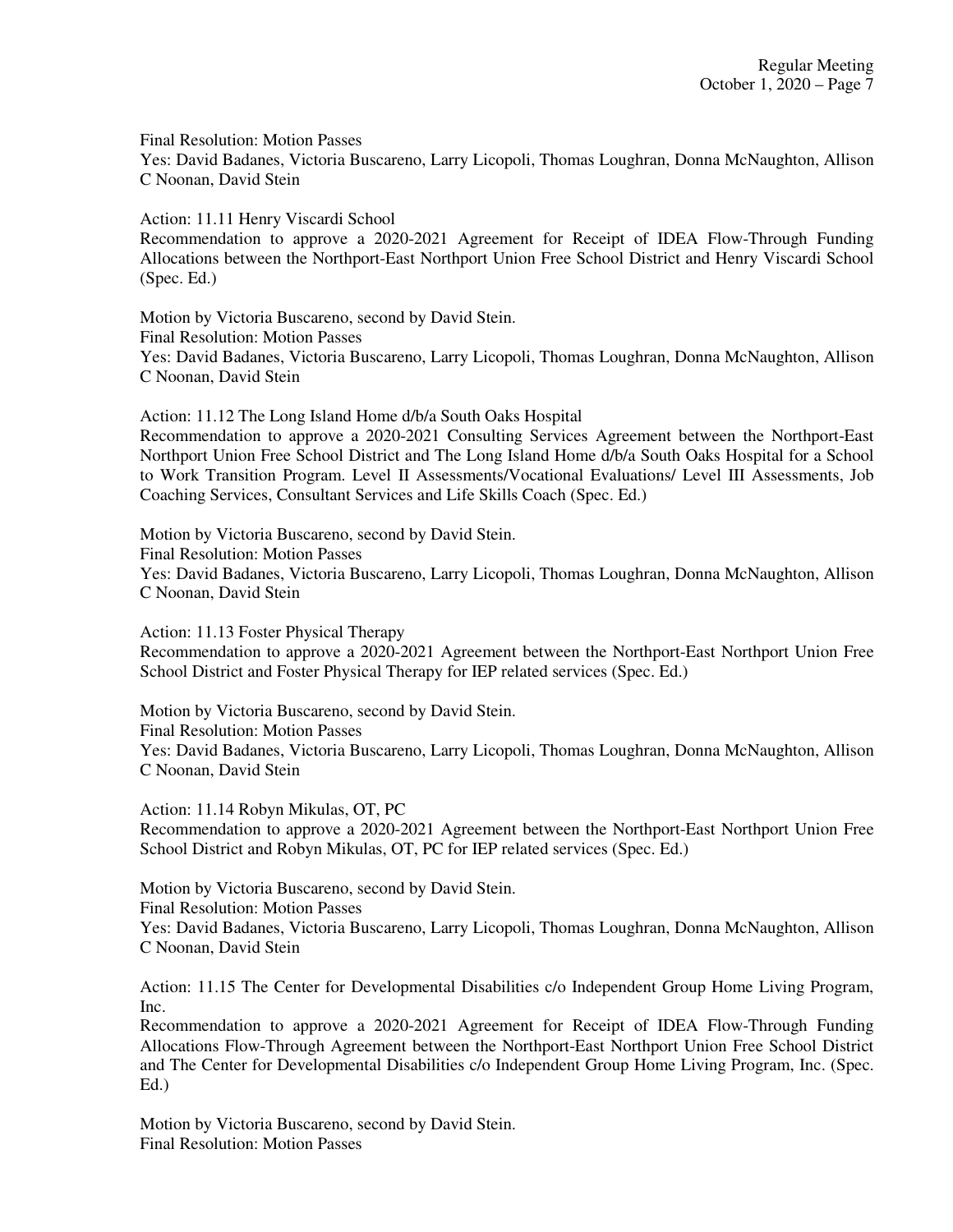Yes: David Badanes, Victoria Buscareno, Larry Licopoli, Thomas Loughran, Donna McNaughton, Allison C Noonan, David Stein

Action: 11.16 Claims Auditor's Warrants and Schedule of Claims Recommendation to approve the Claims Auditor's Report for Warrants and Schedule of Claims for payments dated:

August 7, 2020 (Payroll Trust & Agency Warrant), August 14, 2020 (Payroll Trust & Agency Warrant), August 14, 2020 (Accounts Payable Warrant), August 28, 2020 (Payroll Trust & Agency Warrant), August 31, 2020 (Accounts Payable Warrant), August 2020 (Claims Audit Report)

Motion by Victoria Buscareno, second by David Stein. Final Resolution: Motion Passes Yes: David Badanes, Victoria Buscareno, Larry Licopoli, Thomas Loughran, Donna McNaughton, Allison C Noonan, David Stein

Action: 11.17 Treasurer's Report and Monthly Summary of Receipts and Disbursements Recommendation to approve the following Treasurer's Reports and Monthly Summary of Receipts and Disbursements:

11.17.1 Treasurer's Report for the period July 1, 2020 through July 31, 2020

11.17.2 Treasurer's Report for the period August 1, 2020 through August 31, 2020

11.17.3 Monthly Summary of Receipts and Disbursements for the month ending July 31, 2020

11.17.4 Monthly Summary of Receipts and Disbursements for the month ending August 31, 2020

Motion by Victoria Buscareno, second by David Stein.

Final Resolution: Motion Passes

Yes: David Badanes, Victoria Buscareno, Larry Licopoli, Thomas Loughran, Donna McNaughton, Allison C Noonan, David Stein

Action: 11.18 Investments Recommendation to approve the following Schedule of Investments:

11.18.1 Schedule of Investments as of July 31, 2020 11.18.2 Schedule of Investments as of August 31, 2020

Motion by Victoria Buscareno, second by David Stein. Final Resolution: Motion Passes Yes: David Badanes, Victoria Buscareno, Larry Licopoli, Thomas Loughran, Donna McNaughton, Allison C Noonan, David Stein

Action: 11.19 Collateral Schedule Recommendation to approve the following Collateral Schedules:

11.19.1 Collateral Schedule as of July 31, 2020 11.19.2 Collateral Schedule as of August 31, 2020

Motion by Victoria Buscareno, second by David Stein. Final Resolution: Motion Passes Yes: David Badanes, Victoria Buscareno, Larry Licopoli, Thomas Loughran, Donna McNaughton, Allison C Noonan, David Stein

Action: 11.20 Bank Reconciliation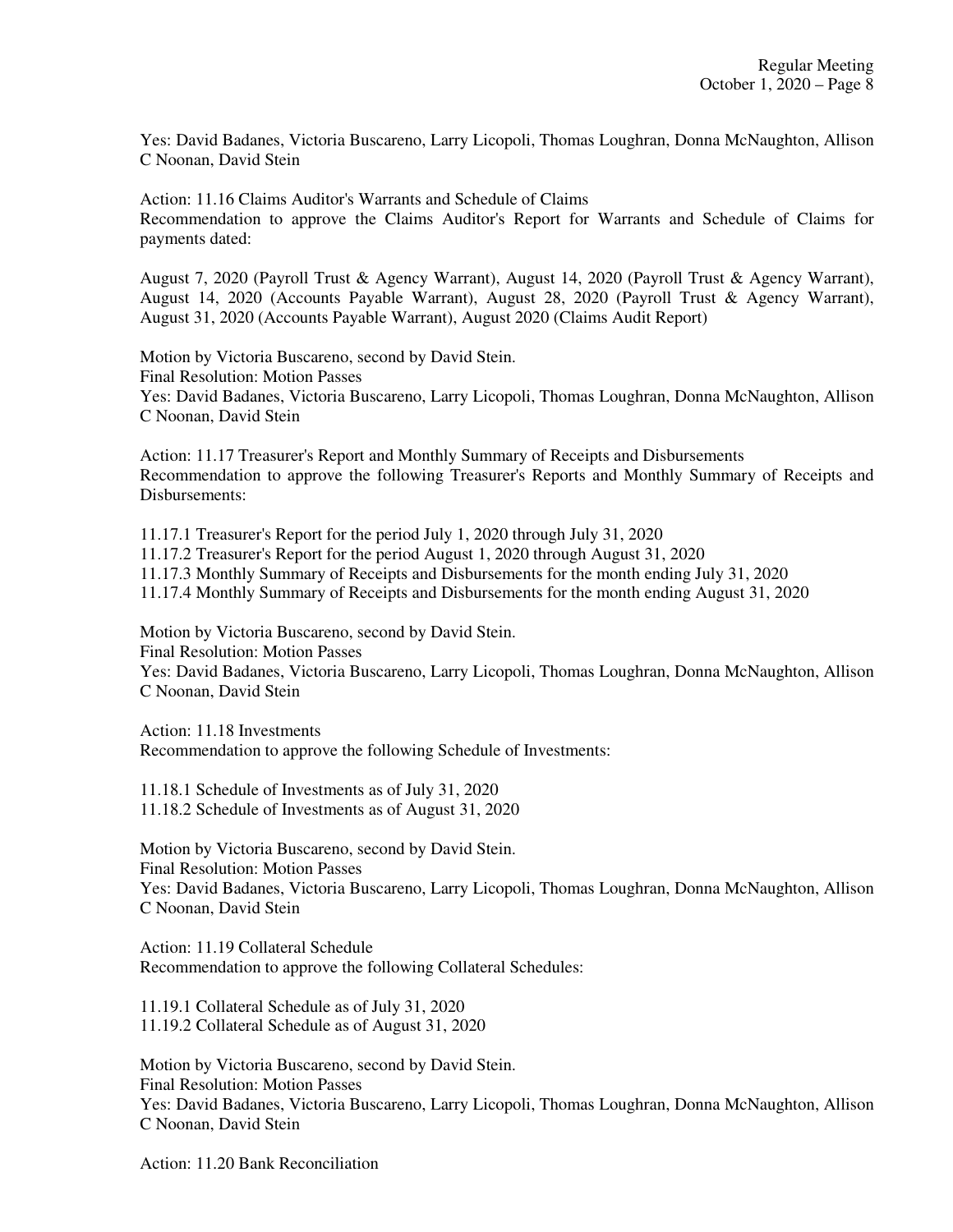Recommendation to approve the following Bank Reconciliation Reports:

11.20.1 Bank Reconciliation Report for the month ended July 31, 2020

11.20.2 Bank Reconciliation Report for the month ended August 31, 2020

Motion by Victoria Buscareno, second by David Stein. Final Resolution: Motion Passes Yes: David Badanes, Victoria Buscareno, Larry Licopoli, Thomas Loughran, Donna McNaughton, Allison C Noonan, David Stein

Action: 11.21 Projected Cash Flow Statement Recommendation to approve the following Projected Cash Flow Statements:

- 11.21.1 Projected Cash Flow Statement for the year ending 2020-2021, Actual Data July 1 July 31, 2020, Estimated Data August 1, 2020 - June 30, 2021
- 11.21.2 Projected Cash Flow Statement for the year ending 2020-2021, Actual Data July 1 August 31, 2020, Estimated Data September 1, 2020 - June 30, 2021

Motion by Victoria Buscareno, second by David Stein.

Final Resolution: Motion Passes

Yes: David Badanes, Victoria Buscareno, Larry Licopoli, Thomas Loughran, Donna McNaughton, Allison C Noonan, David Stein

Action: 11.22 School Lunch Profit and Loss

Recommendation to approve the School Lunch Profit and Loss Statement for the period September 1, 2019 through June 30, 2020

Motion by Victoria Buscareno, second by David Stein. Final Resolution: Motion Passes Yes: David Badanes, Victoria Buscareno, Larry Licopoli, Thomas Loughran, Donna McNaughton, Allison C Noonan, David Stein

Action: 11.23 Transfer of General Fund Appropriations Recommendation to approve Transfer of General Fund Appropriations in the 2019-2020 fiscal year (\$4,712,346.78)

Motion by Victoria Buscareno, second by David Stein. Final Resolution: Motion Passes

Yes: David Badanes, Victoria Buscareno, Larry Licopoli, Thomas Loughran, Donna McNaughton, Allison C Noonan, David Stein

Action: 11.24 Transfer of Capital Fund Appropriations Recommendation to approve Transfer of Capital Fund Appropriations in the 2020-2021 fiscal year (\$521,000.00)

Motion by Victoria Buscareno, second by David Stein. Final Resolution: Motion Passes Yes: David Badanes, Victoria Buscareno, Larry Licopoli, Thomas Loughran, Donna McNaughton, Allison C Noonan, David Stein

Action: 11.25 Withdrawn

## **12. SUPERINTENDENT'S REPORT - FOR INFORMATION ONLY**